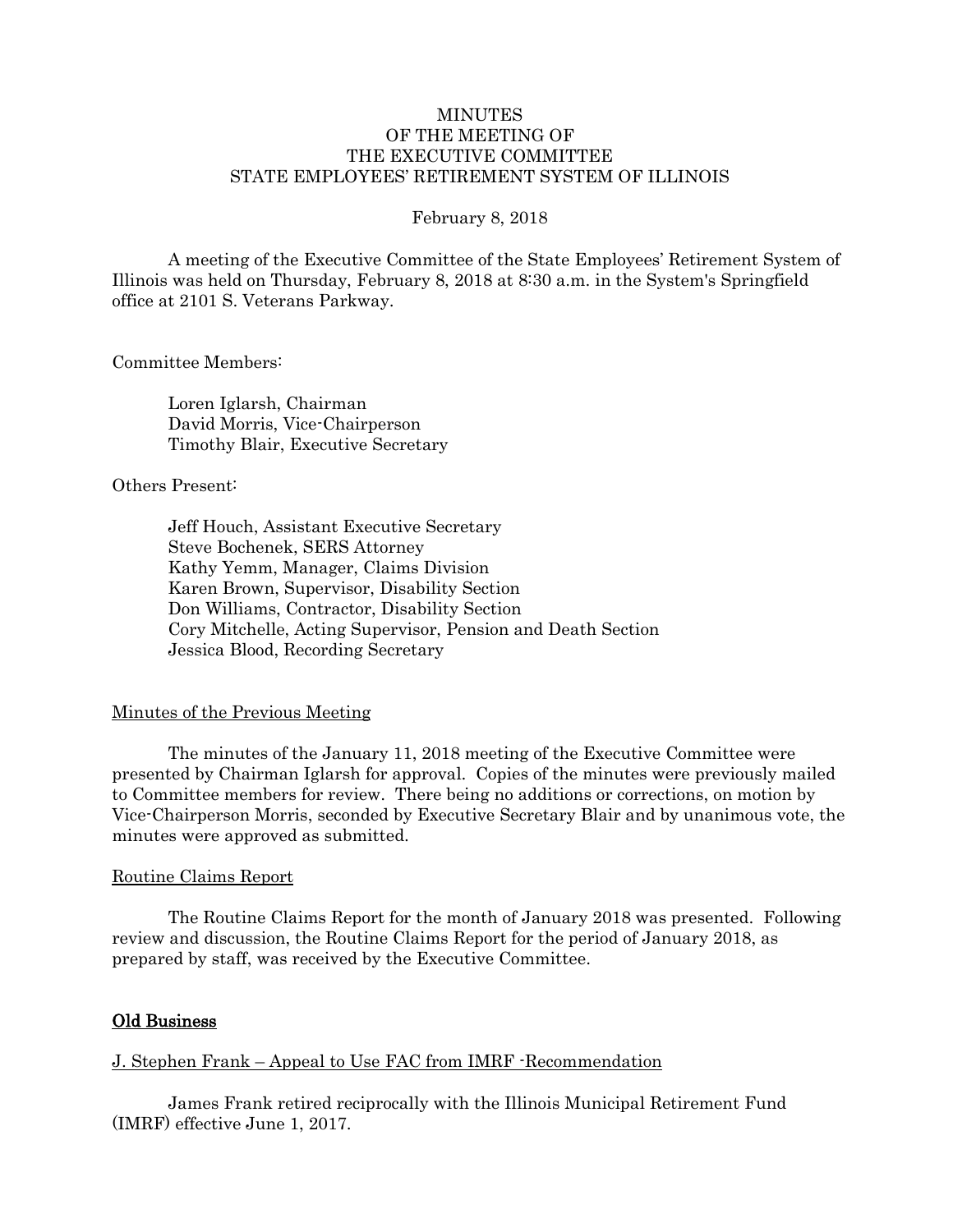Mr. Frank's last employment was with IMRF and the average earnings from IMRF were used to calculate the SERS retirement benefit.

IMRF has been reporting wages incorrectly to SERS. They have been in including wages paid after the member left employment. Some of this money is wages from the last payroll, however it also includes sick and vacation pay that SERS cannot use in the calculation of a Final Average Compensation. IMRF is unable to provide a breakdown of wages to show the amount that is salary, so SERS excludes the last month of earnings and includes one previous month of earnings to compute a FAC.

IMRF reported wages in June, 2017 for Mr. Frank in the amount of \$38,791.25. SERS excluded this month and added on the earnings from June, 2013.

IMRF is using a FAC of \$8,853.08 due to a 125% cap. SERS is using a FAC of \$8,480.88. If SERS used the wages provided by IMRF, the cap would also be applied by our system. This would increase the member's retirement annuity by \$193.79.

Mr. Frank is appealing the calculation of the FAC and requesting SERS use the earnings credited in June, 2017.

Update: Per the City of Springfield Department of Public Utilities, out of the \$38,791.25 paid to Mr. Frank in June, 2017, \$5,879.68 was for regular wages and comp time. If SERS used these wages for June, 2017 instead of the wages for June, 2013, his pension would decrease by \$8.27 per month.

Total compensation from July, 2013 through June, 2017 - \$405,736.50/48 = \$8,452.84 FAC  $*$  29.4686% = \$2,490.93

Attorney Bochenek presented recommendation No. 2018-4 to the Committee to deny Mr. Frank's request to apply the FAC from IMRF toward his pension. After reviewing the facts of the case and some discussion, a motion was made by Chairman Iglarsh to accept recommendation No. 2018-4. The motion was seconded by Vice-Chairperson Morris and all were in favor.

### Patricia Nolin-Winkler – Appeal of SSA Overpayment

Patricia Nolin-Winkler works as a Registered Nurse II for the Illinois Department of Veterans' Affairs. She stopped working on July 15, 2014 and began a medical leave of absence on July 16, 2014 due to multiple medical issues. She has not returned to work.

Mrs. Nolin-Winkler is currently receiving a SERS non-occupational disability benefit. She began this benefit on August 15, 2014 at age  $62\frac{1}{2}$ . One year later, on September 8, 2015, SERS sent Mrs. Nolin-Winkler a letter referring her to Midwest Disability Law firm asking her to apply for SSA disability benefits. While her disability claim was pending a decision, she was advised by the Field Office Representative that she could begin receiving her unreduced retirement amount as of November 1, 2015 at age 63 ½. The benefit was in the amount of \$1,448.00 per month.

Mrs. Nolin-Winkler received a letter dated April 25, 2016 from SSA notifying her that she was awarded disability benefits, with a date of entitlement as of January 1, 2015. This benefit is in the amount of \$1,693.00 per month. Mrs. Nolin-Winkler also has two other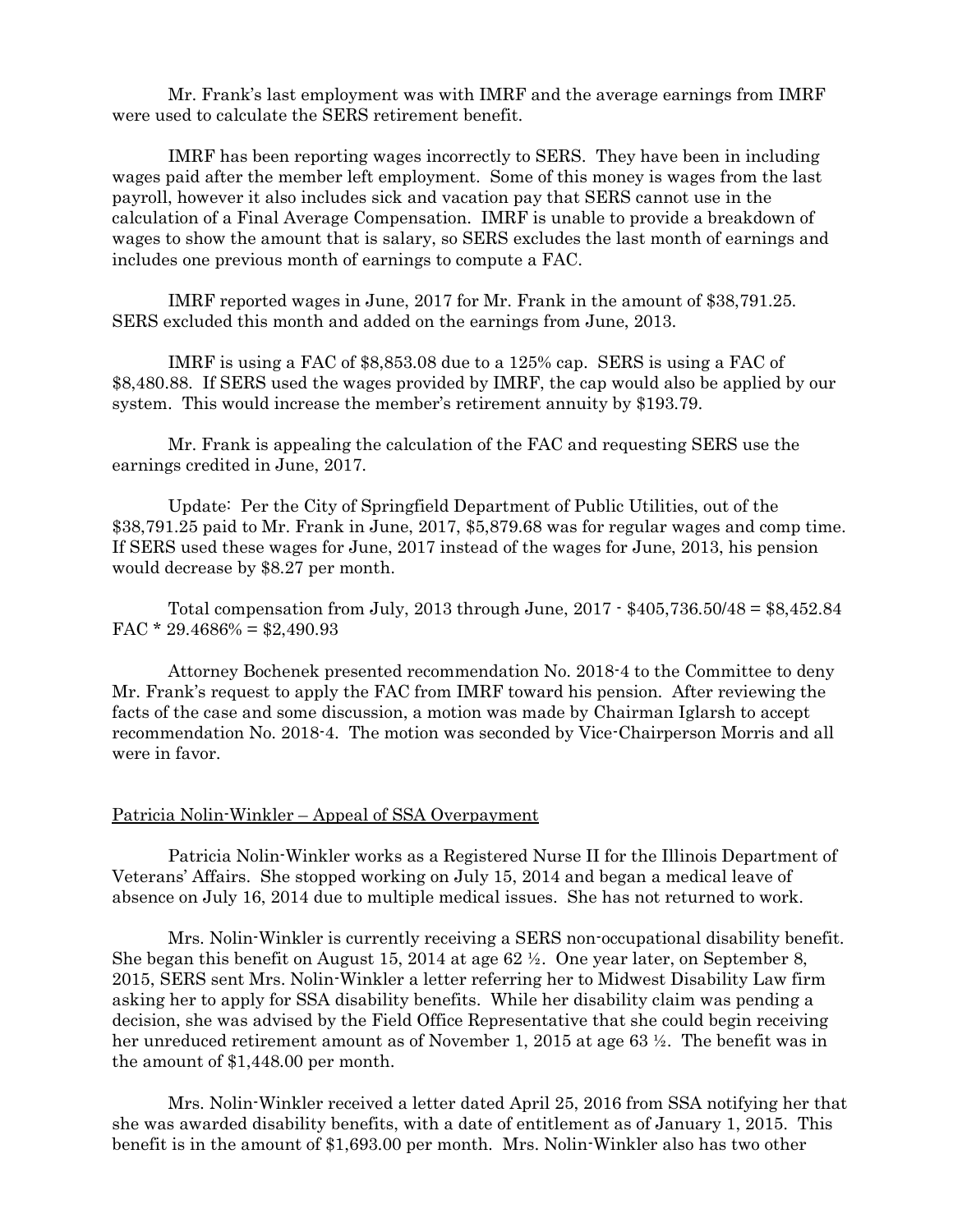family members in her household receiving SSA disability benefits. After speaking with a representative at the SSA Field Office, she was advised that her family would receive a greater benefit amount if she switched her benefit back to her prior unreduced retirement benefit, rather than receive the disability benefit. They explained that though her disability benefit amount was higher than the unreduced retirement benefit amount, as a family they would receive a higher benefit amount if she collected her unreduced retirement amount. Mrs. Nolin-Winkler decided to go back to the original benefit amount of \$1,448.00.

Once made aware of Mrs. Nolin-Winkler's SSA disability award, SERS began offsetting the disability benefit amount as of January 1, 2015, her date of entitlement.

Mrs. Nolin-Winkler's non-occupational disability benefit is currently offset by her Social Security disability benefit at a monthly rate of \$1,693.00. She currently has a \$54,176.00 overpayment. She submitted a letter of appeal and had a personal hearing with the Executive Committee on January 11, 2018.

The Claims Division is asking the Executive Committee to determine if SERS is required to collect the disability benefit amount as of her date of entitlement on January 1, 2015 or if the member can continue receiving her unreduced retirement amount without offsetting until she turns age 66. Her new unreduced retirement benefit would be \$1,732.00 per month.

After reviewing the facts of the case and some discussion, the Committee agreed to defer the case pending notification to Mrs. Nolin-Winkler of a recalculated lower overpayment total and her decision regarding repayment moving forward.

# New Business

Terry Kellough – Appeal to Receive Survivor Annuity – Mbr: Berner Kellough

Berner Kellough, a state retiree, died November 11, 2000.

His surviving spouse, Jeanne Kellough, applied for and received a survivor annuity. When she applied for the benefit, she did not indicate a disabled adult child was dependent upon Mr. Kellough at the time of his passing.

Jeanne Kellough died October 30, 2017.

Stephen Kellough is the Power of Attorney for his brother, Terry Kellough. Stephen is requesting a survivor annuity for Terry as a disabled adult child. For Terry to be eligible for the benefit, he must have been at least 50% financially dependent upon his father at the time of his father's death (40 ILCS  $5/14$ -120 (f)). Typically, this is proven through tax returns, but Stephen is unable to access returns from this time.

After discussing the facts of the case, a motion was made by Executive Secretary Blair to deny Mr. Kellough's request for a survivor annuity for his brother Terry. The motion was seconded by Vice-Chairperson Morris and all were in favor.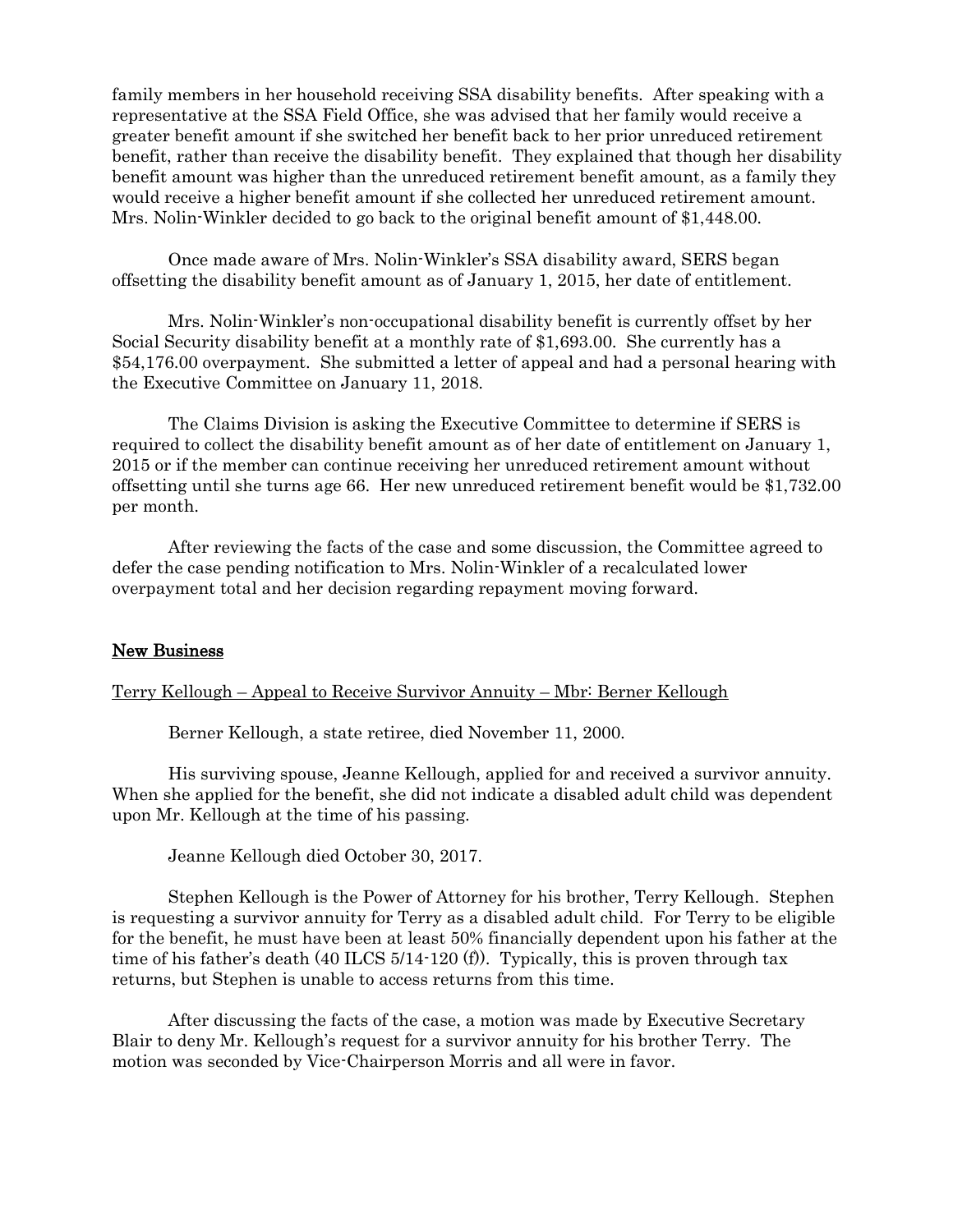# Patricia Quitno – Appeal to Receive Retroactive Survivor Annuity – Mbr: Curtis Quitno

Curtis Quitno, a retired state employee, died on September 25, 2013. A survivor annuity packet was mailed to Patricia Quitno on October 15, 2013 and again on May 21, 2014.

Patricia Quitno's Power of Attorney, Amber Quitno, completed the required forms and they were received in our office on December 26, 2017. The Pension and Death Section started the survivor annuity effective January 1, 2018 in accordance with ILCS 5/14-103.18.

Amber Quitno is appealing on behalf of Patricia Quitno, to receive a retroactive survivor annuity dating back to October 1, 2013.

After reviewing the facts of the case and some discussion, a motion was made by Chairman Iglarsh to approve Ms. Quitno's request for a retroactive survivor annuity for Patricia Quitno dating back to October 1, 2013. The motion was seconded by Vice-Chairperson Morris and all were in favor.

## Nathaniel Bryant – Re-Appeal to Revoke Level Income

Nathaniel Bryant retired effective January 1, 2013. He chose the level income option for age 66 years and 0 months. The level income option is increasing his pension by \$741.80 per month. Mr. Bryant applied for Social Security benefits at age 62. Effective December 1, 2018, his pension will be reduced by \$1,417.00 for the level income option.

Mr. Bryant's appeal to revoke the level income option from his pension was denied at the October 12, 2017 Executive Committee meeting. He is requesting a re-appeal to revoke the level income option.

Finding no new evidence or information from Mr. Bryant, a motion was made by Executive Secretary Blair to deny Mr. Bryant's request to re-appeal. The motion was seconded by Vice-Chairperson Morris and all were in favor.

#### Laura McCombs – Appeal to Reduce SSA Overpayment Repayment Amount

Laura McCombs was approved for a non-occupational disability benefit from SERS effective June 1, 2016.

Ms. McCombs was approved for a retroactive Social Security disability benefit effective June 1, 2017. The retroactive benefit created an overpayment to SERS totaling \$5,485.00 from June 1, 2017 through October 31, 2017.

SERS sent a notification letter to Ms. McCombs on November 9, 2017 explaining the calculation of the overpayment and what was due SERS.

As stated in the SERS Board policy, the Overpayment Section is to deduct half the gross of any benefit being paid toward an overpayment owed to SERS. The overpayment due is in accordance with 5/14-125 ILCS of the Pension Code.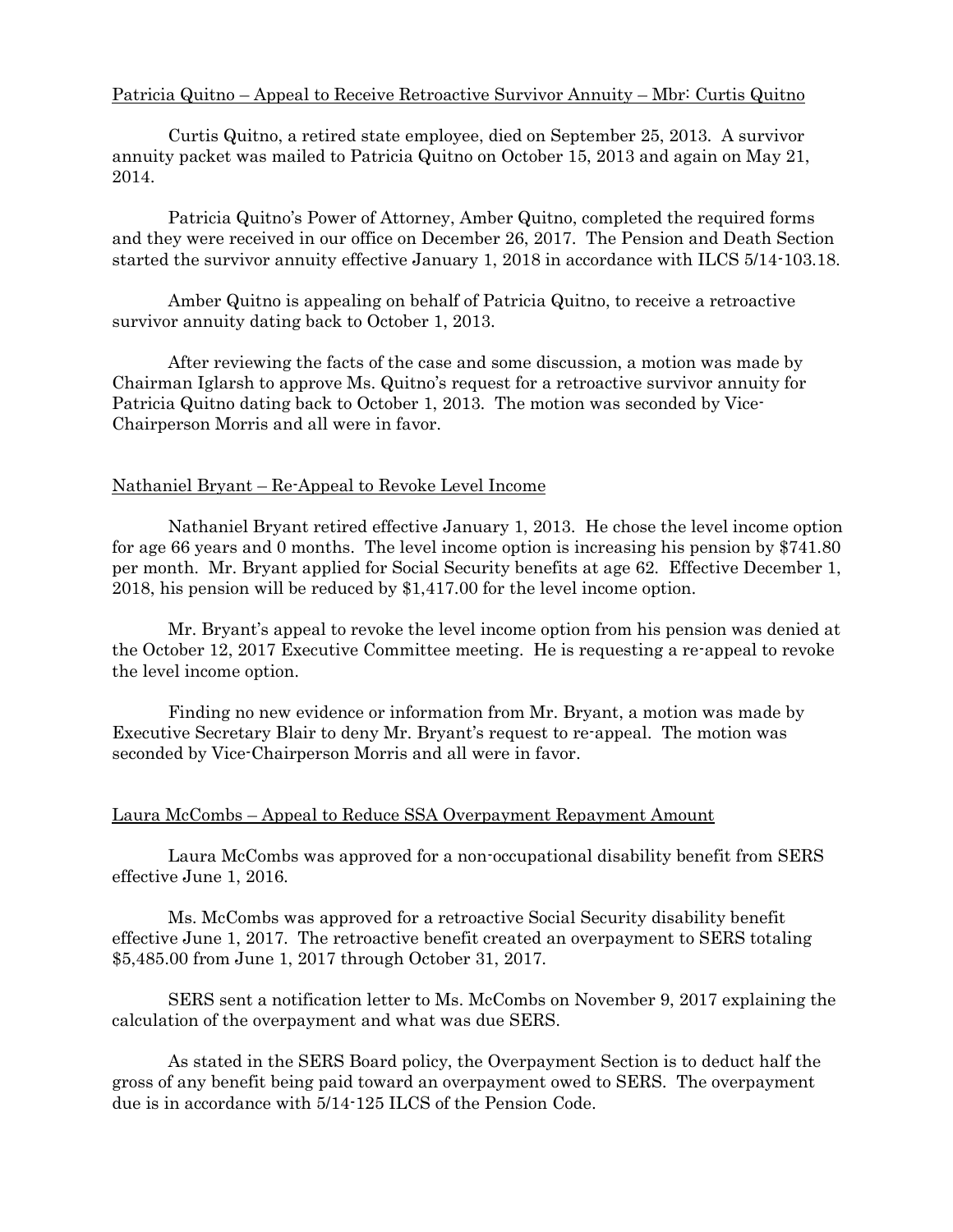Ms. McCombs' current monthly gross disability payment is \$721.00. Monthly deductions of \$52.90 federal tax and half the gross of her monthly benefit in the amount of \$360.50, reduces the net pay to \$307.60.

Ms. McCombs is eligible to retire January 1, 2020.

Ms. McCombs is appealing to reduce the repayment amount of \$360.50 to a lower amount. A payment of \$360.50 was applied in January reducing the overpayment to \$5,124.50. By paying the current amount, the overpayment will be paid in fifteen months. A payment of \$91.42 would repay the overpayment within five years.

After some discussion, a motion was made by Chairman Iglarsh to approve Ms. McCombs' request and to reduce the amount of her SSA overpayment repayment to \$200.00 per month. The motion was seconded by Vice-Chairperson Morris and all were in favor.

### Sylvia Munguia – Appeal Repayment of SSA Overpayment

Sylvia Munguia was approved for a non-occupational disability benefit from SERS effective January 1, 2014.

Ms. Munguia was approved for a retroactive Social Security disability benefit effective November 16, 2013. The retroactive benefit created an overpayment with SERS totaling \$75,008.00 from January 1, 2014 through August 31, 2017.

SERS sent Ms. Munguia a notification letter on November 29, 2017 that explained the calculation of the overpayment and what was due SERS.

As stated in the SERS Board policy, the Overpayment Section is to deduct half the gross of any benefit being paid toward an overpayment owed to SERS. The overpayment due is in accordance with 5/14-125 ILCS of the Pension Code.

Ms. Munguia's current monthly gross pension payment is \$1,138.11. Monthly deductions of \$60.60 federal tax and \$183.26 state insurance reduce the net pay to \$894.25. Because half the gross in the amount of \$596.06 will not repay the overpayment required by guidelines (within five years), SERS will have to offset the full gross in the amount of \$1,138.11. Group Insurance premiums will be direct billed to her by CMS.

Ms. Munguia retired September 1, 2017. She is appealing the repayment of her SSA overpayment.

After reviewing the facts of the case and some discussion, a motion was made by Chairman Iglarsh to deny Ms. Munguia's request to forgive the repayment of the overpayment altogether, but allow half of her gross benefit as the repayment amount per SERS Board policy. The motion was seconded by Executive Secretary Blair and all were in favor.

## Michael Watson – Non-Occupational Disability – 90 Day Waiver

Michael Watson works as a Correctional Officer for IDOC. He last worked on May 26, 2017. He began a medical leave of absence on May 27, 2017 due to multiple medical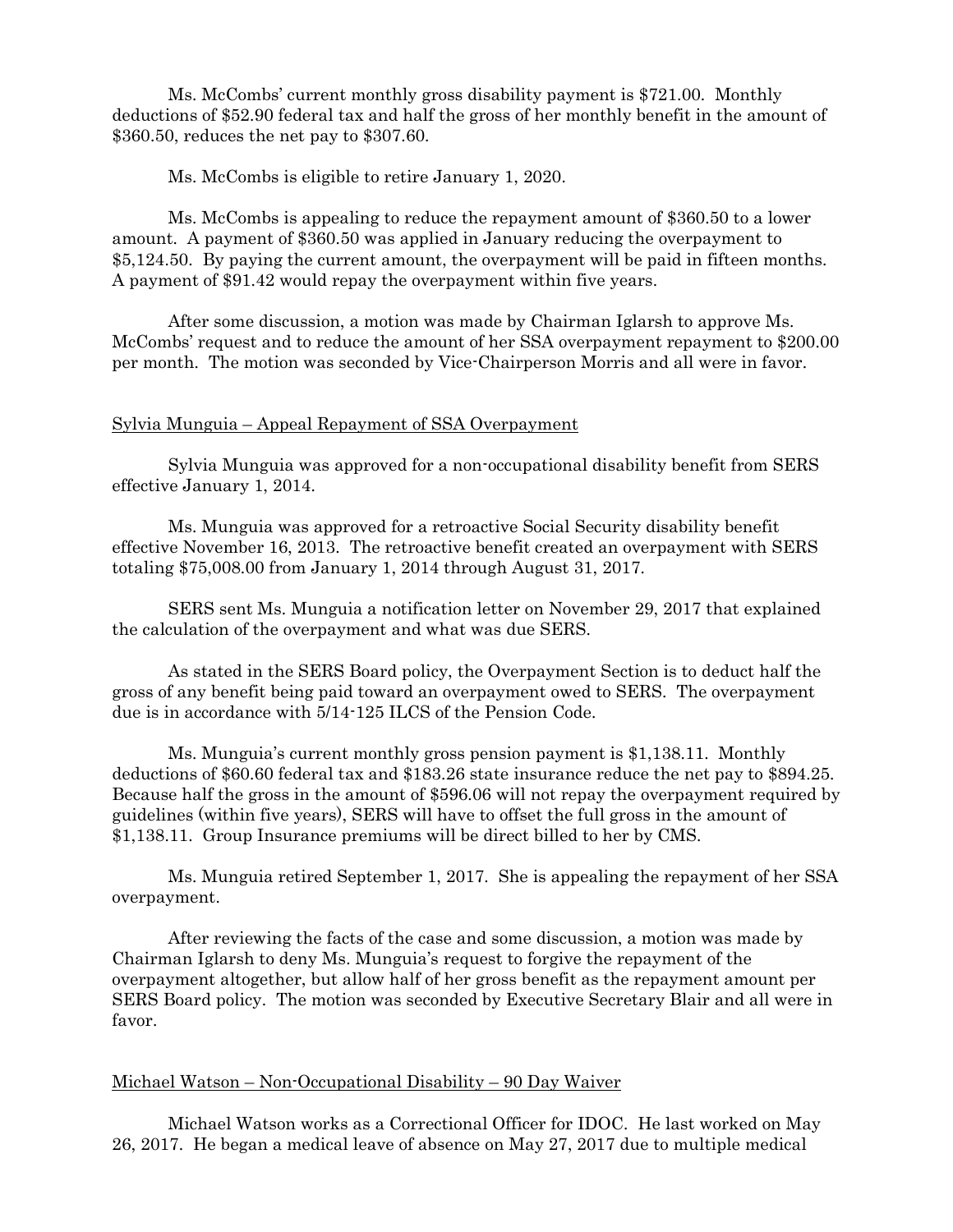issues. Mr. Watson has been in physical therapy from May 2017 until present. He stated the reason he was late applying for the non-occupational disability benefit is that his mail was mistakenly sent to his father as they share the same name.

Mr. Watson has requested a written appeal to the Executive Committee so that the 90-day filing limitation can be waived.

After discussing the facts of the case, a motion was made by Chairman Iglarsh to approve Mr. Watson's request to waive the 90-day filing limitation. The motion was seconded by Vice-Chairperson Morris and all were in favor.

### Wanda Shorty – Appeal Change to SSA Overpayment Repayment Plan

Wanda Shorty was approved for non-occupational disability benefits from SERS in August of 2010.

Approval of a retroactive Social Security award cause an overpayment of benefits. Her half time ceased August 1, 2011 but SERS continued to pay her a disability benefit through April 30, 2012 causing a second overpayment of benefits.

The retroactive Social Security award caused an overpayment of \$8,310.37 and overpaid disability benefits created an additional overpayment of \$9,316.44 for a total overpayment of \$17,626.81. Various payments applied to the overpayment through present total \$9,516.30 reducing the amount owed to \$8,110.51 as of January 1, 2018.

Ms. Shorty retired August 1, 2011. She retroactively retired due to the half time cease date.

Initial correspondence from SERS stated a payment of \$25.00 per month would be allowed application to the overpayment but only \$10.00 per month is currently deducted. Ms. Shorty's file was recently audited and no signed contract agreement was in place. As stated in the SERS Board policy, the Overpayment Section is to deduct half the gross of any benefit being paid toward an overpayment owed to SERS. A letter was sent to Ms. Shorty on January 12, 2018 explaining the policy and new payment to be deducted from her annuity effective February 2018.

Ms. Shorty is appealing this change in her monthly repayment amount. As explained in the letter sent to her, deductions of \$293.79 will enable her to repay the overpayment in 28 months. If SERS continues to allow the \$10.00 or \$25.00 per month payment, the overpayment will not be paid within the five-year allowable guideline. A payment of \$135.17 would allow her to repay the overpayment within five years.

Ms. Shorty is currently receiving a monthly retirement annuity of \$587.58. Deductions of \$20.00 federal tax withholding, \$10.00 toward SERS overpayment, \$3.00 to AFSCME and \$.70 for child life are currently decreasing her net payment to \$553.88.

After reviewing the case and some discussion, a motion was made by Vice-Chairperson Morris to approve a monthly deduction of \$25.00 toward her overpayment. The motion was seconded by Executive Secretary Blair and all were in favor.